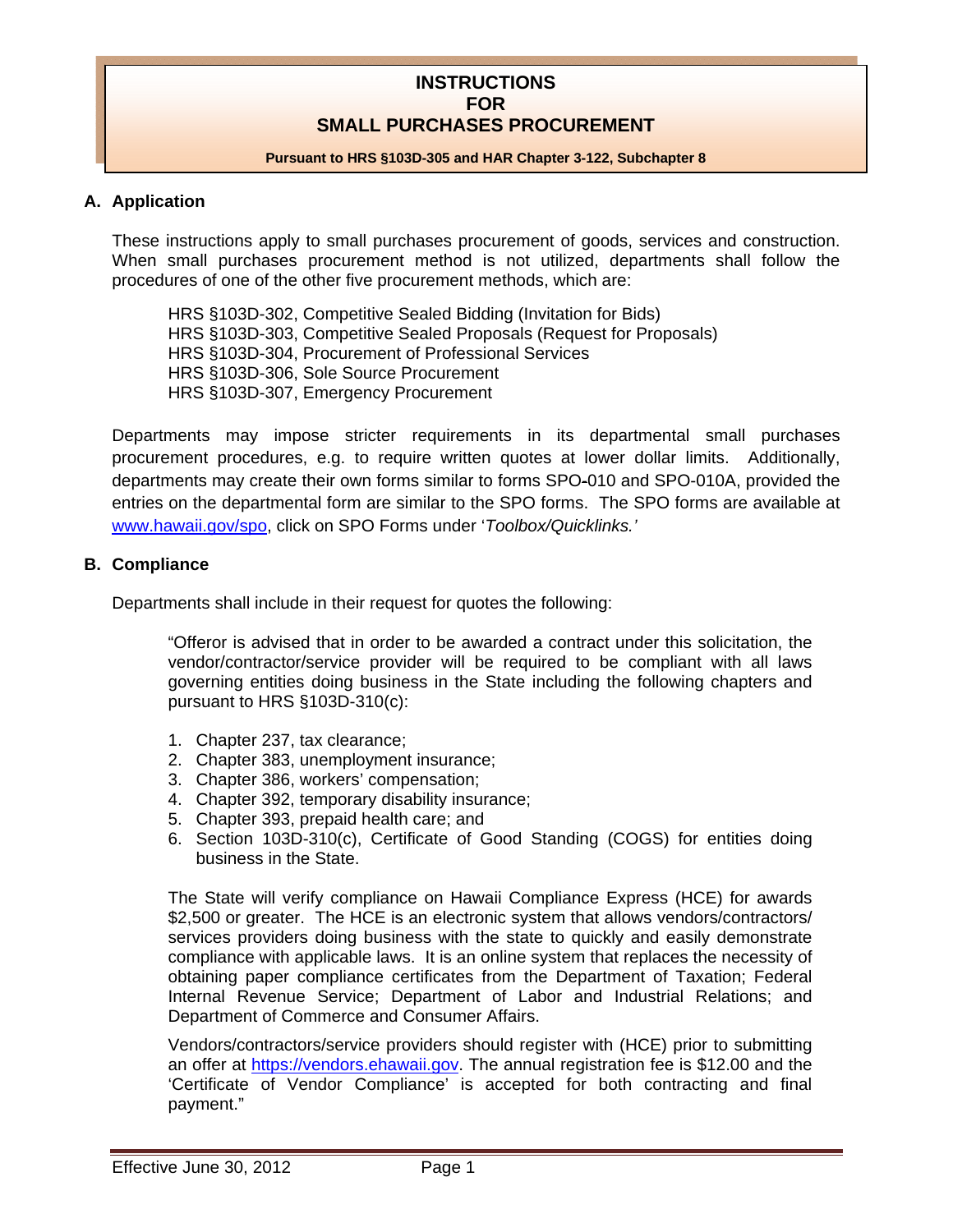Departments shall verify compliance utilizing HCE prior to issuance of a purchase order or execution of a small purchases contract.

FAQ about HCE are available at http://hawaii.gov/spo; click on Hawaii Compliance Express located under '*Toolbox/Quicklinks.'* 

#### **C. Goods, Services, or Construction: Under \$5,000**

- 1. Adequate and reasonable competition is recommended;
- 2. Award shall be made to the lowest responsive, responsible offeror; or
- 3. When award to the lowest responsive, responsible offer is not practicable, award shall be made to the offeror whose quote provides the best value to the State.
- 4. Use of form SPO-010 and form SPO-010A are optional.
- 5. Verification of HCE compliance shall be obtained for purchases \$2,500 and greater.
- 6. Awards \$2,500 and greater shall be posted on the PANS.

#### **D. Goods, Services, or Construction: \$5,000 to less than \$15,000**

- 1. Obtain a minimum of three (3) quotations (i.e. phone, fax, email, etc.). Use of form SPO-010A is optional.
	- a. Furnish the same description and/or specifications to each vendor/contractor/ service provider; and
	- b. Document the offers received on form SPO-010, Part B.
	- c. If unable to obtain three (3) quotes due to insufficient sources, etc. document on form SPO-010, Part C justification for inability to obtain three quotes.
- 2. Award shall be made to the lowest responsive, responsible offeror; or
- 3. When award to the lowest responsive, responsible offer is not practicable, award shall be made to the vendor/contractor/service provider whose offer provides the best value to the State, and shall be documented on form SPO-010, Part D.
- 4. Verification of HCE compliance required.
- 5. Awards shall be posted on the PANS.

#### **E. Goods or Services: \$15,000 to less than \$100,000 Construction: \$15,000 to less than \$250,000**

- 1. Procurement conducted on the Hawaii Electronic Procurement System (HePS).
- 2. Performance and payment bonds required for CONSTRUCTION contracts over \$50,000.
- 3. Solicitations will utilize the *HePS Award Summary Report* as record of procurement; forms SPO- 010 and SPO-010A shall not be used.
- 4. Award shall be made to the lowest responsive, responsible offeror; or
- 5. When award to the lowest responsive, responsible offer is not practicable, award shall be made to the vendor/contractor/service provider whose offer provides the best value to the State, and the printout of the *HePS Award Summary Report* shall serve as written documentation as record of procurement*.*
- 6. Verification of HCE compliance required.
- 7. Awards shall be posted on the PANS.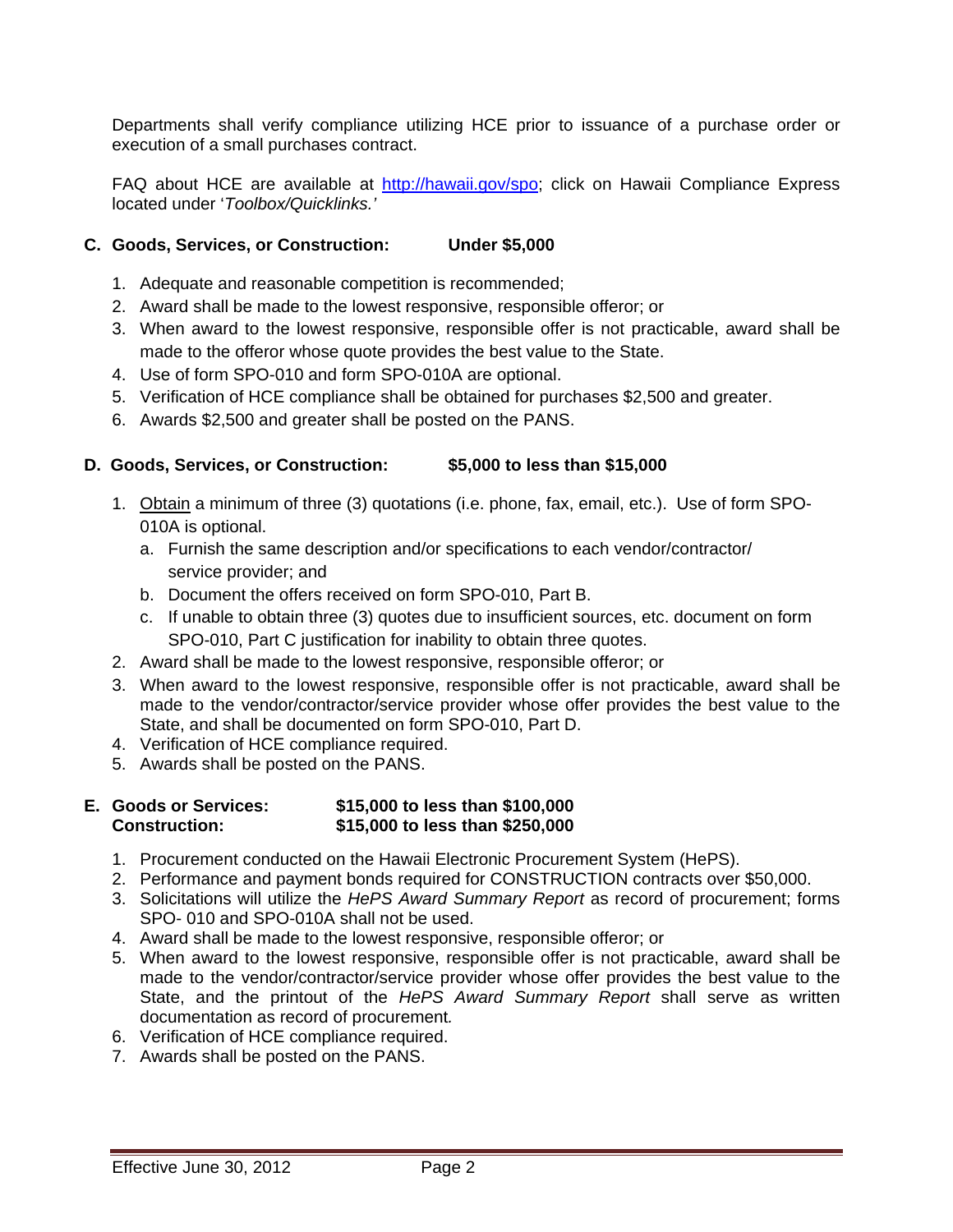#### F. **References**

The statutes and rules pertaining to small purchases procurement in HAR Chapter 3-122, Subchapter 8 and HRS §103D-305, may be viewed at http://hawaii.gov/spo, including the following definitions:

#### HAR §3-122-1 states:

"**Best Value**" means the most advantageous offer determined by evaluating and comparing all relevant criteria in addition to price so that the offer meeting the overall combination that best serves the State is selected. These criteria may include, in addition to others, the total cost of ownership, performance history of the vendor, quality of goods, services, or construction, delivery, and proposed technical performance.

#### HAR §3-122-73 provides:

**"Adequate and reasonable competition"** means the amount of vendors solicited based upon the number of vendors available and the value or price of the goods, service, or construction. Because of the variations in circumstances, it is not possible to define what is adequate and reasonable competition for every small procurement. However, in general, the more vendors there are that can meet the needs of the agency, or the higher the price of goods, services, or construction, then a greater number of vendors should be solicited.

#### HAR §3-131-1 states:

"**Parceling**" means the artificial division or intentional division of a purchase of same, like or related items of goods, services, or construction into several purchases or smaller quantities, in order to evade the statutory competitive [bidding] requirements.